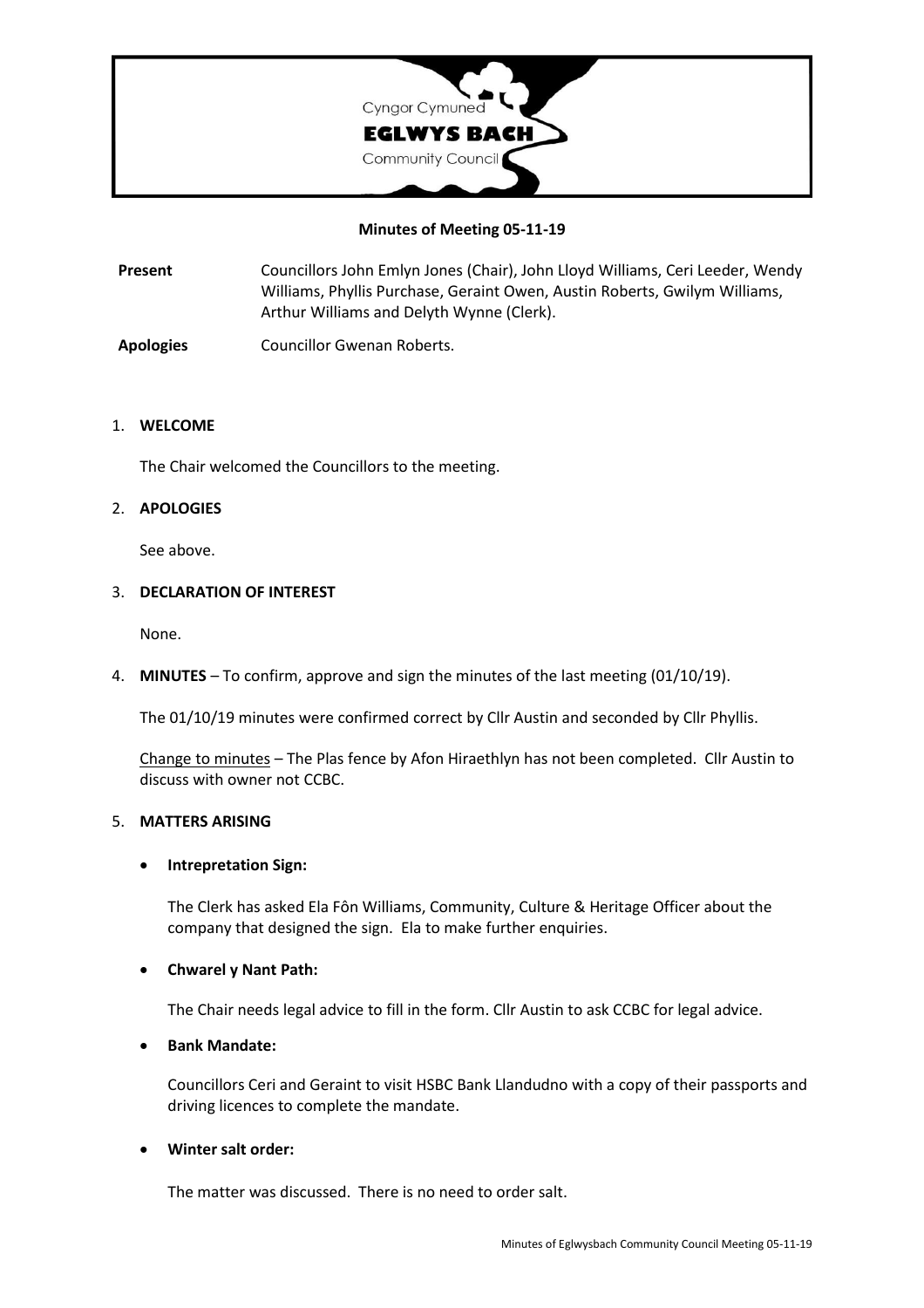

## • **Ash Die-back:**

The matter was discussed.

• **Toilets:**

The clerk to check whether the payment from CCBC has been received.

## 6. **PLANNING**

• 0/46805 - Mrs Harriet Geddes Construction of a hard surfaced tennis court with surround fencing Bodnant Road, Eglwysbach LL28 5RF

Objection due to the following points. Cllr Austin did not take place in the discussion:

- Concerns regarding the artificial grass and it's longevity and how will it be disposed of;
- Tennis balls being hit into the road;
- Drainage issues when it is a large area of hard surface not grass;
- The distance from house to tennis court no pavement and on a main road safety issues;
- Entrance will have to be widened to complete works;
- Not in keeping with surrounding area;
- Inappropriate on agricultural field;
- Tennis court already on school site (Ysgol Eglwys Bach).
- 0/45665 Mrs Eirian Davies Proposed rural enterprise dwelling and installation of treatment tank Land at Penisa'r Waen, Ffordd Gyffylog. Planning Appeal.

The matter was discussed.

#### 7. **FINANCIAL REPORT**

Current - £7,000 Burial - £350.00 Deposit - £2,075.02

# **Cheques:**

#### **Current:**

- Sue Hayward (Cleaning of Toilets) £122.50
- Delyth Wynne (Clerk) £200.00
- HMRC £50.00
- Aberconwy Hall (Hire of hall) £72.00
- The Royal British Legion Poppy Appeal (Wreath) £45.00

## **Burial:**

• Wil Williams (grass cutting) - £345.00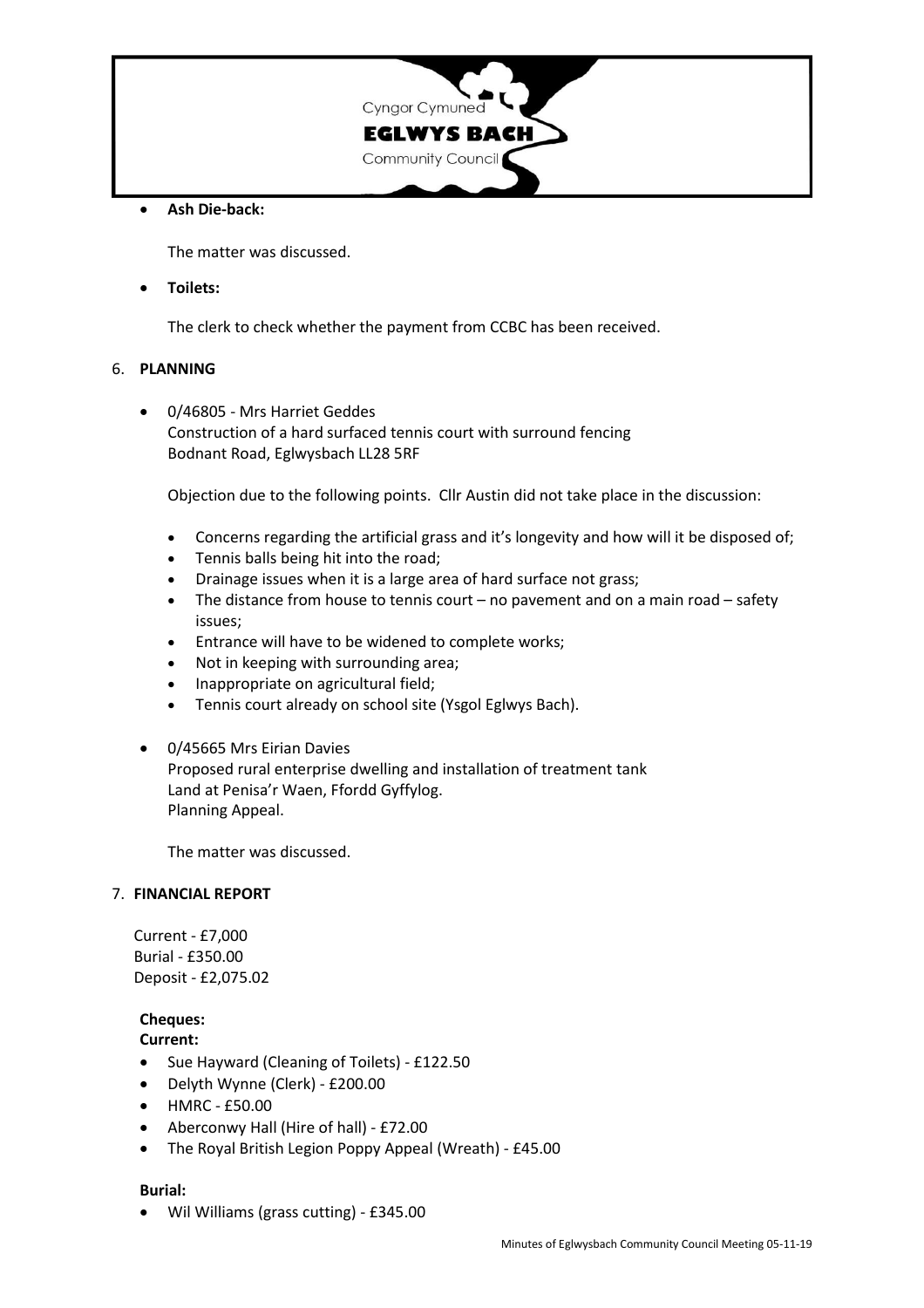

The Clerk to look if a reimbursement has been received from CCBC for the toilets.

#### 8. **CORRESPONDENCE**

• E-Mail: CVSC – Funding request for 'Playing Out' Summer Holiday Play Provision 2020:

The Clerk to contact the school to see if there is any interest and send a letter out to parents.

• E-mail: CCBC - Conwy County Borough Sports Awards 2019:

The Chair not able to attend.

• E-Mail: Machines Room – Mobile Workshop:

The Councillors wanted further information – is there a cost, what is available etc.

• E-Mail: North Wales Community Health Council - North Wales Community Health Council - Questionnaire for Partners:

A discussion ensued. The Clerk to reply on behalf of the Community Council.

• E-Mail: CCBC - Follow up from Town and Community Council Forum - Services at Risk:

A discussion ensued. The toilets and the playing field are the areas that affect us. There are three choices – fund ourselves, give the money to CCBC or lose them. The Chair and Cllr Ceri meeting Haf Jones, Rural Service in Glasdir to discuss further.

Cllr Phyllis commented that there was no sign to say that there were public toilets in the village. Cllr Austin to ask CCBC about providing a sign on Bryn Fran Road.

• Letter of thanks – Guto Bebb MP:

Letter was noted.

## 9. **ANY OTHER BUSINESS**

- Council Christmas Dinner 26 November 7.30pm. The Clerk to ask the Bee and Tal y Cafn for suitable dates.
- '20' sign by the school. Cllr Austin has made enquiries but it will take time.
- The Plas fence by Afon Hiraethlyn has not been taken down. Cllr Austin has discussed with the owner who is not going to take the fence down. The owner will clear the stones in the Spring.